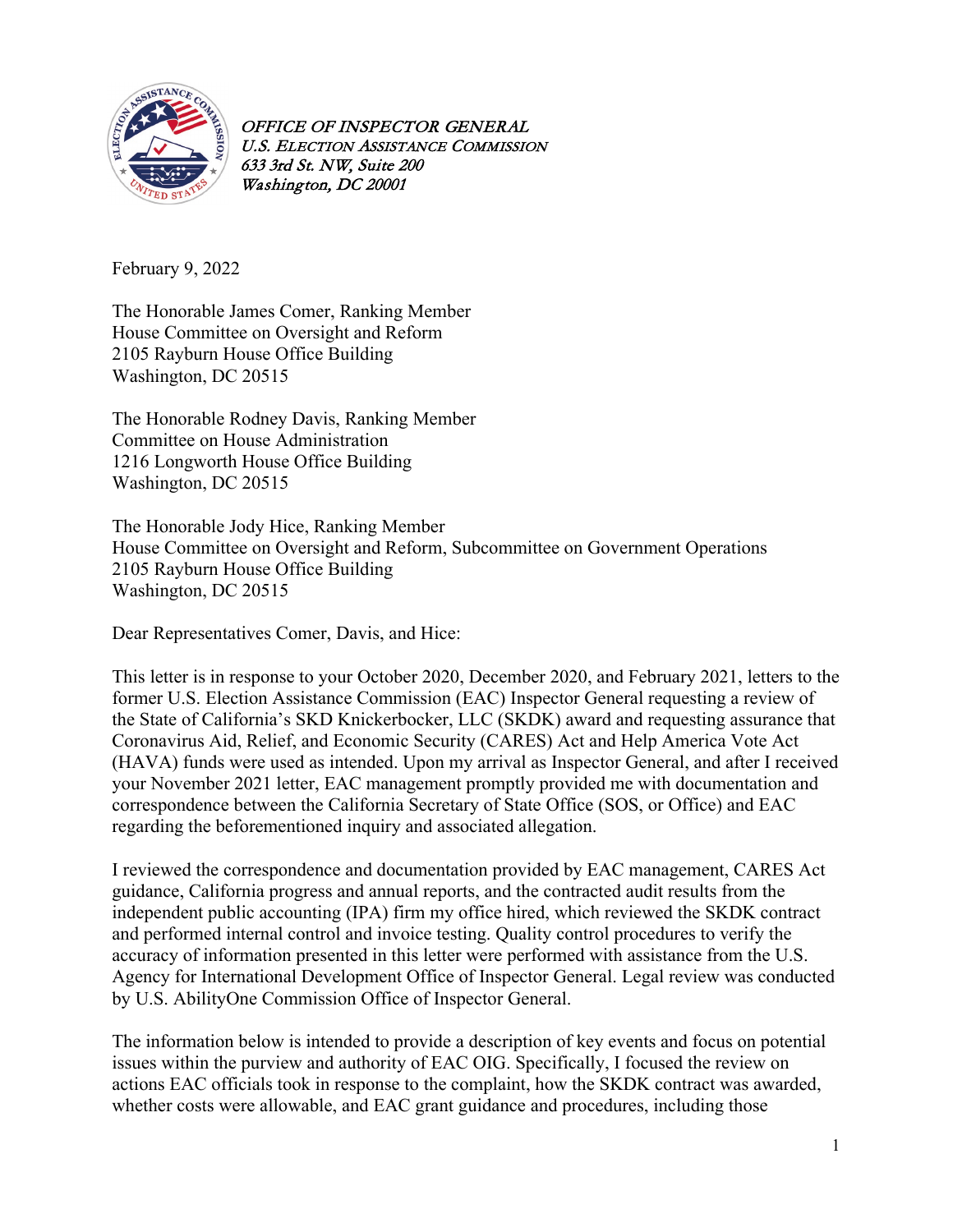

established to oversee HAVA and CARES Act funding. This letter provides preliminary information surrounding the SKDK award—\$11.8 million (17 percent) of the approximately \$69.8 million of funds being audited for California. I expect the full audit of California's EAC grant funds, with any associated recommendations to be issued in Spring 2022.

### **Summary of Results**

After receiving EAC funding authorized to prevent, prepare for, and respond to coronavirus for the 2020 Federal election, SOS executed the SKDK contract using state regulations for administering contracts during an emergency. The contract was not a sole source acquisition.

Based on sampled testing, the funds spent on the SKDK education campaign were allowable, no instances of lobbying were found, and SKDK did not receive inappropriate access to voter information. The Vote Safe California messaging was intended to help voters understand the vote by mail and registration processes and did not meet the definition of a registration drive or Get-Out-the-Vote activity. As a result, we have no recommendations related to the SKDK contract for the California Secretary of State Office at this time.

EAC management was responsive to complaints surrounding the contract and conducted additional due diligence beyond the CARES monitoring reports. However, I identified some areas that will require EAC leadership's continued attention including its reliance on each state's internal control system, a lack of time to conduct pre-award due diligence, and administrative resource and reporting constraints that limit the ability for robust grant management throughout the life of the awards.

#### **Background**

In March 2020, the CARES Act was signed into law, providing EAC with \$400 million in Election Security Grants to distribute to states "to prevent, prepare for, and respond to coronavirus, domestically or internationally, for the 2020 Federal election cycle." This emergency funding supplemented the \$380 million and \$425 million appropriated in the Consolidated Appropriation Acts of 20[1](#page-1-0)8 and 2020, respectively.<sup>1</sup> The CARES Act required EAC to make the payments to states by April [2](#page-1-1)7, 2020.<sup>2</sup>

On April 6, 2020, EAC Acting Executive Director sent a letter to all Chief State Election Officers and State Election Directors with information on the purpose and allowable use of

<span id="page-1-0"></span><sup>1</sup> Consolidated Appropriations Act, 2018, Pub. L. No. 115-141, 132 Stat. 562 (2018); Consolidated Appropriations Act, 2020, Pub. L. No. 116-93, 133 Stat. 2416 (2020). 2 Pub. L. No. 116-136, 134 Stat. 530 (2020).

<span id="page-1-1"></span>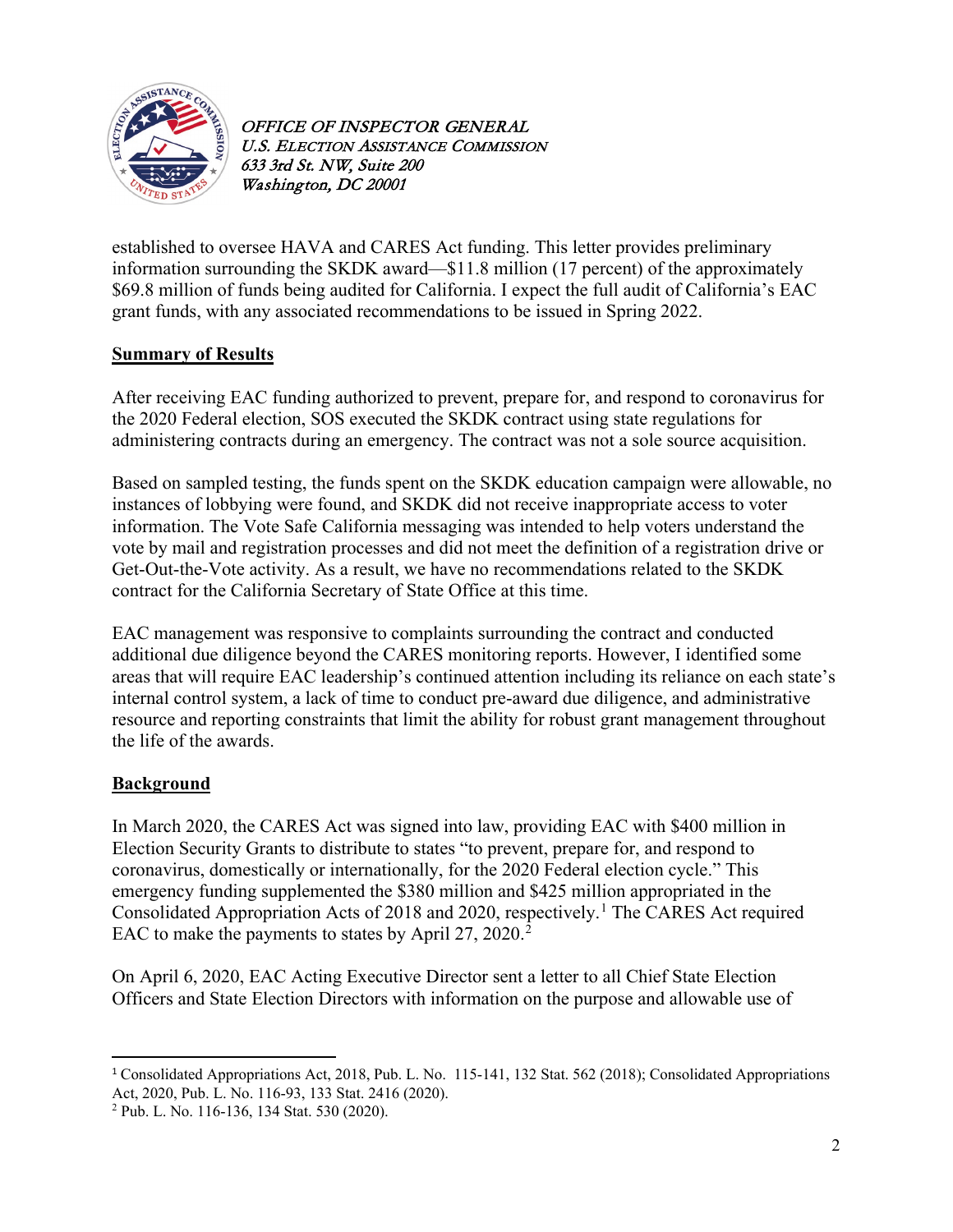

CARES Act grants; how to request disbursement of funds with a template letter; and information on timing, matching, and reporting requirements as outlined in the CARES Act.

In general, EAC grants are distributed to states based on a formula for a minimum payment plus a voting age population proportional amount as outlined by HAVA.<sup>[3](#page-2-0)</sup> On April 14, 2020, SOS requested the full \$36.5 million in CARES funds available to California, based on the formula calculation. In the letter requesting disbursement of funds, California certified it would use the funds for activities consistent with the laws. [4](#page-2-1)

The letter outlined several activities the funds would be used for such as expanding vote-by-mail and early voting in-person opportunities; maximizing curbside access; increasing the number of ballot drop boxes; encouraging every voter to verify their registration status, register online, or re-register; expanding the use of vote-by-mail tracking; and providing voter assistance while maintaining social distancing. The letter also stated California may use funds for costs associated with mailing, printing, postage, staffing, equipment, outreach, connectivity, and facilities.

#### **Complaints and EAC Response**

On September 25, 2020, SOS signed a contract with SKDK to provide voter outreach and public education services on behalf of the counties of California and the State of California in response to the coronavirus. The purpose stated in the contract was to "ensure that the 2020 election is safe, free, fair, accessible, and secure for all California voters." The total contract for statewide education and outreach was \$35 million, and the terms of the agreement were August 13, 2020, to December 15, 2020.

In September 2020, EAC management and OIG received complaints regarding the SOS contract with SKDK. On October 7, 2020, EAC contacted SOS to provide notification of the complaint and requirements for CARES funds to be spent appropriately. SOS responded to the EAC letter on October 15, 2020, providing (1) information on election and voter changes made to protect Californians in the November federal election; (2) the process used for procurement resulting in the SKDK contract including details of the scope of work; and (3) links to the Vote Safe California communications and materials, some of which were products of the contract. The letter also attested that federal funds were not being used for Get-Out-the-Vote activities.

After receiving Congressional concerns about the firm potentially using funds for unallowable costs, EAC requested additional documentation of SOS on March 26, 2021, including detailed invoices from the contract and documentation showing the services and communications that

<span id="page-2-1"></span><span id="page-2-0"></span><sup>&</sup>lt;sup>3</sup> Pub. L. No. 107-252 § 101(d)(codified at 52 U.S.C.A. § 20901(d)) (2002).<br><sup>4</sup> EAC posted all state request letters on its public website. See [https://www.eac.gov/payments-and-grants/2020](https://www.eac.gov/payments-and-grants/2020-cares-act-grants) [cares-act-grants](https://www.eac.gov/payments-and-grants/2020-cares-act-grants)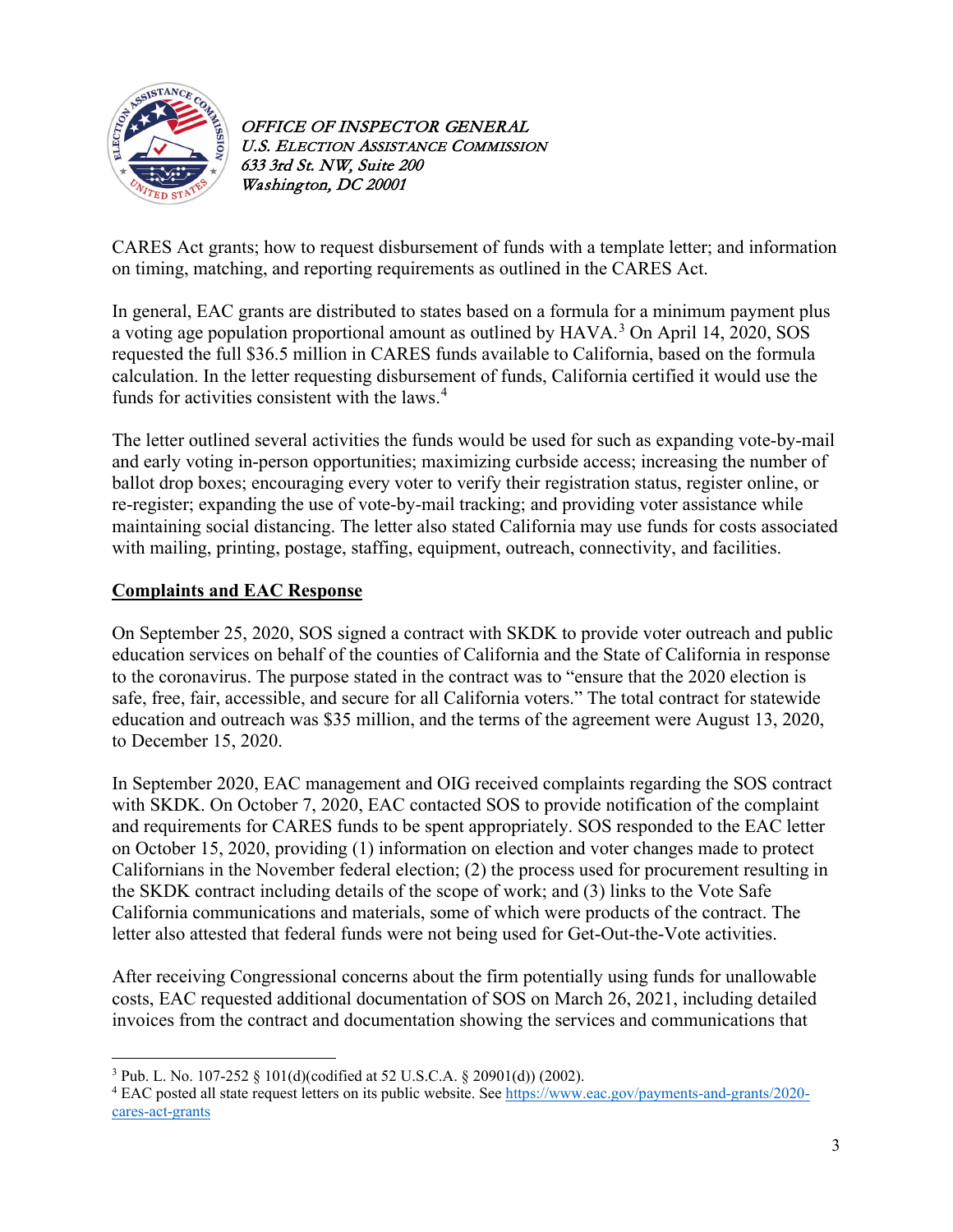

were paid for with EAC federal funds. On April 16, 2021, SOS provided EAC with the requested information.

According to SOS, \$11.8 million in EAC HAVA funds were used for the SKDK contract—\$9.9 million of which were CARES Act funds and \$1.9 million of 2018 Consolidated Appropriations Act funds. SOS reported that \$22.8 million in State general funds were also used to fund the contract. In addition to hours billed for seven staff, invoice information from the SKDK contract included descriptions of costs, such as those listed in Figure 1.

In its April 2021 response to EAC, SOS reiterated that it understood and took seriously the requirements related to federal HAVA funds and ensured that the Vote Safe California public educational campaign complied with federal requirements.

In addition to EAC's due diligence to understand the SKDK contract and associated costs, EAC OIG entered into a contract on June 9, 2021, with McBride, Lock and Associates, LLC (IPA firm) to conduct audits of eight states that received EAC grants, including California. The audit objectives are to determine if each State used EAC funds for authorized purposes, properly

### **Figure 1. Example of Invoice Descriptions:**

Project Management Script Writing/Creative Process Media Buyer Strategy/Targeting Text Message Development/Monitoring Digital Content Production Digital Buy Analysis Grassroots Program Management Validator Outreach Rapid Response Content Creation Digital Resizing Consulting Services for 3rd Party Outreach Celebrity Outreach PSA Prep and Management Translation Services Print Ad Project Management Campaign Management Plan Communications Plan Monthly Status Report Media Buy- with detail TV Production – "Deliveries" and "Check all the Boxes" Hispanic Creative Production Foreign Language Radio

*Source: EAC OIG Analysis of SKDK Invoices.*

accounted for and controlled property, and used the funds in a manner consistent with the informational plan provided to EAC. The contract scope of work also included a special project to evaluate if the SKDK procurement was sole sourced, and test invoices related to that contract. This letter is informed by the IPA firm's work on the special project. The full audit of California SOS is not yet formally concluded.<sup>[5](#page-3-0)</sup>

<span id="page-3-0"></span><sup>&</sup>lt;sup>5</sup> In July 2021, the announcement memo for the audit was transmitted to SOS and the entrance conference was held. Initially fieldwork was planned for August, but SOS requested fieldwork be postponed until after California's special election. Former OIG leadership granted that request, and fieldwork began in early December.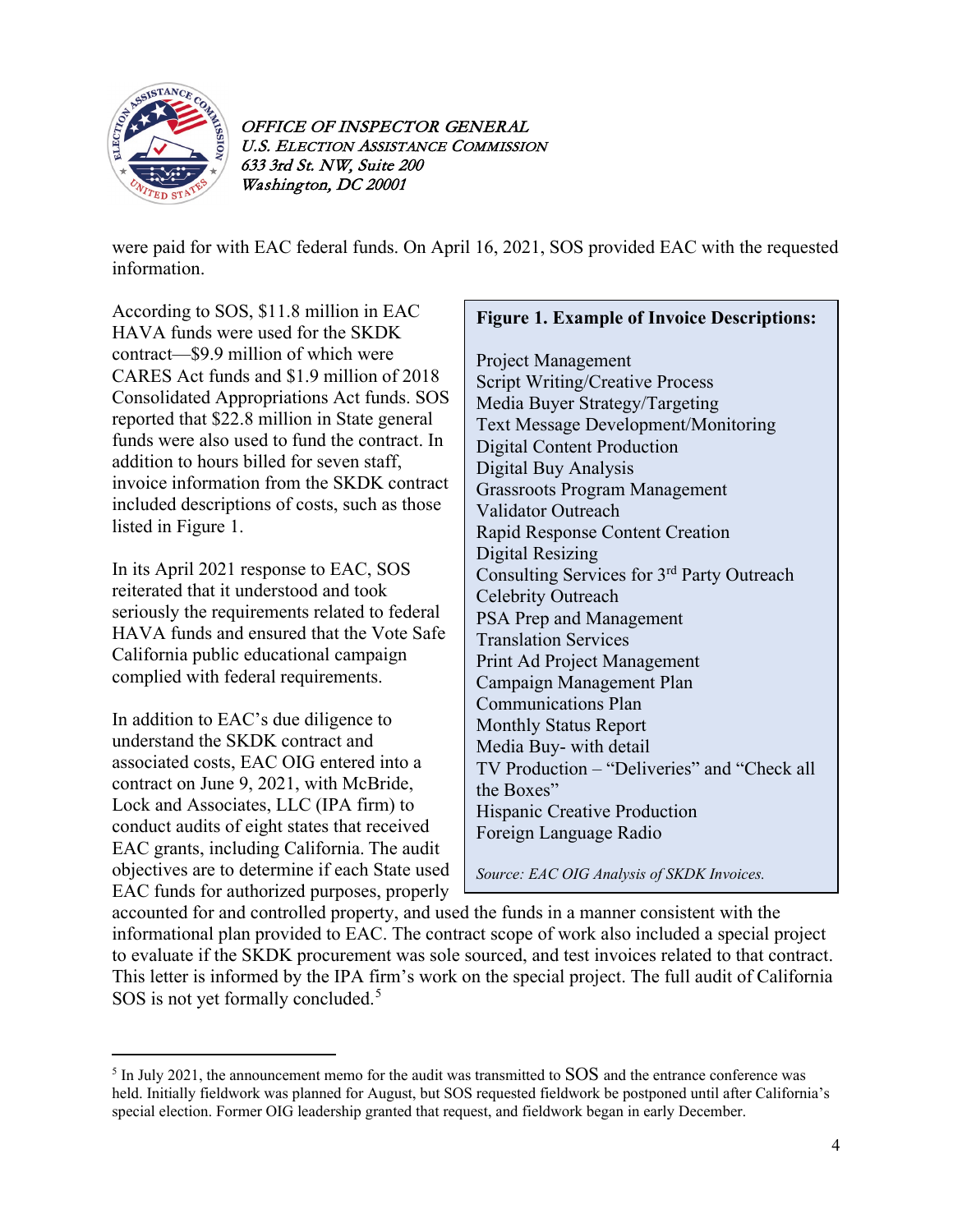

## **Procurement**

Upon the state request for disbursement of EAC grant funds, legislation requires them to follow applicable state requirements and to maintain records that are consistent with sound accounting principles. State records must fully disclose the amount and disposition of the grants, identify project costs financed with the grants and with other sources, and facilitate an effective audit. After requesting the funds in mid-April, California had approximately 6 months before the November general election to secure a contractor and for that contractor to execute the communication plan for a safe election. SOS reported that it relied on California State Contracting Manuals and its emergency contracting process outlined in Public Contract Code Section 1102, to meet the short timeframe.

*Contract was not sole sourced.*California's Public Contract Code Section 1102 states that an emergency is a "sudden, unexpected occurrence that poses a clear and imminent danger, requiring immediate action to prevent or mitigate the loss or impairment of life, health, property, or essential public services." The California Governor declared a state of emergency on March 4, 2020, due to the outbreak of the coronavirus. The California State Contracting Manual exempts emergency contracts from advertising and competitive bidding. Despite not being required to undergo a competitive bidding process under the emergency exemption, SOS obtained proposals from multiple vendors and evaluated them using selection criteria.

The Office said it conducted market research to gather information about potential vendors that could deliver an informational campaign and prepared a notification of interest. According to the IPA firm results, SOS requested 12 firms to express their level of interest based on a statement of work, and 7 firms submitted a proposal. According to SOS, the review of proposals considered several areas, including the Scope of Work, experience, demonstrated results by firm and personnel, resource coordination, measurability of outcomes, and cost effectiveness. The Office selected three finalists for remote presentations to a panel of SOS employees in early August 2020.

The results were documented in a selection statement, which indicated that all three firms proposed using the full \$35 million and made general observations about the presentations. The statement said that based on the proposals and presentations, SKDK was the strongest vendor to meet the needs of the Vote Safe outreach and education campaign.

I did not evaluate whether the use of the emergency contracting procedures was warranted, but noted that there was an updated contract summary signed in February 2021, after the California legislature formally passed the appropriation for funding the State's portion of the contract. The update stated the services were urgent, temporary, and occasional to support the statewide election with a compressed timeline during a pandemic.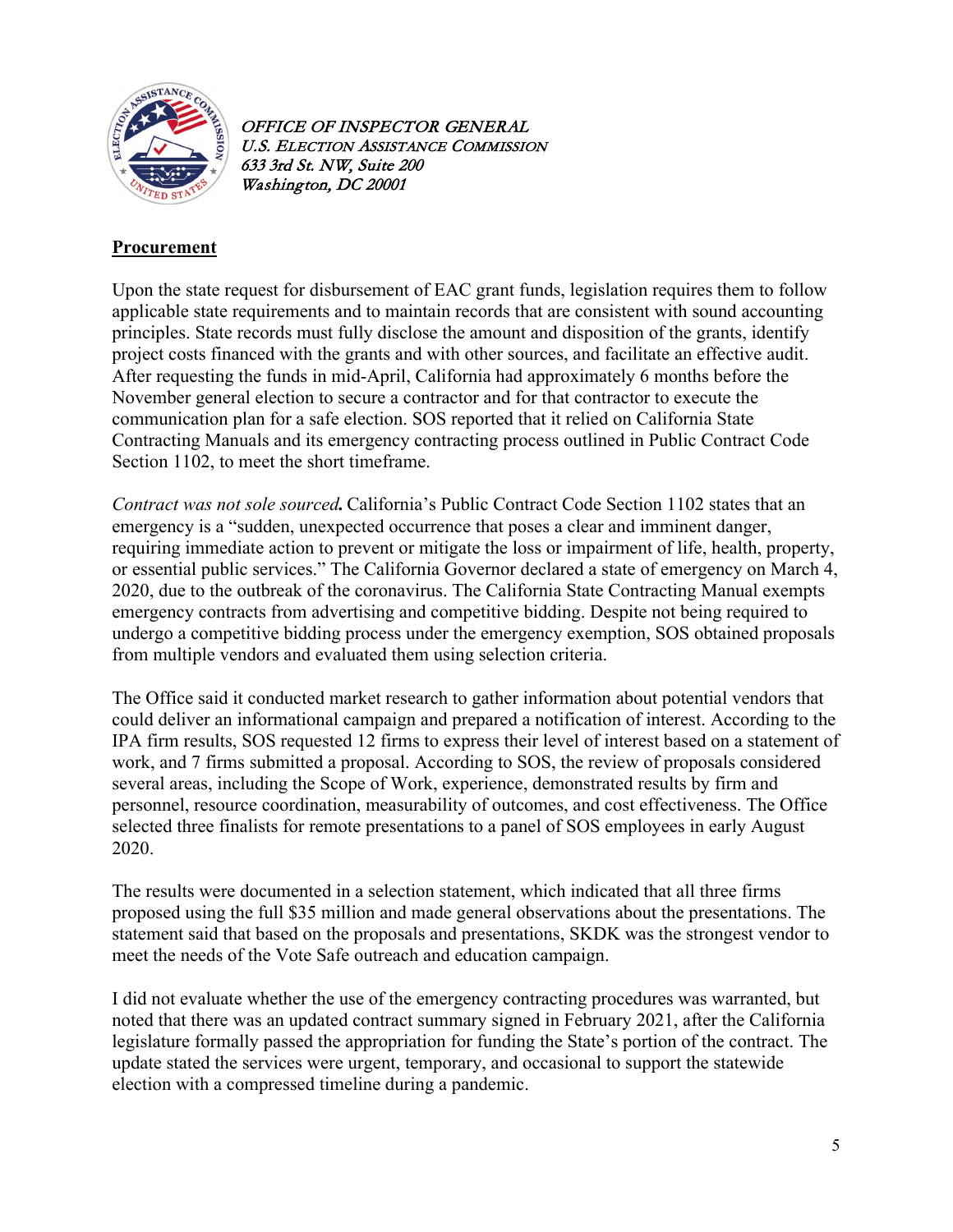

## **Use of Funds for Authorized Purposes**

EAC's Funding Advisory Opinion lays out the authorized uses for HAVA funds in response to five questions as indicated in Figure 2. [6](#page-5-0) In addition to these questions, the CARES Act and pandemic prompted several new inquiries into how funding could be used to prepare for and respond to coronavirus. EAC issued guidance and put frequently asked questions on its website to assist states. The guidance applied to all HAVA funds, including those awarded with 2018 and 2020 appropriations.

EAC published that CARES and HAVA funds can be used to communicate changes in the voting process because of the pandemic, but cautioned that information be on voting procedures, rights, or technology. Items intended to "get

### **Figure 2. EAC Funding Advisory Opinion Guidance**

May HAVA funds be used for the following voter registration related activities:

- 1) Producing voter registration forms? *No, must continue to be funded by the states.*
- 2) Preparing and providing instructions on how to register to vote? *Yes, but the State must submit proper certification for Section 251 funds.*
- 3) Conducting registration drives including advertising for the event, setting up booths, and paying salaries of employees who register new voters? *No.*
- 4) Encouraging citizens to register to vote? *Yes, if educating about how to register to vote, but not for "get out the vote" activities. Contact EAC for a determination if not clear.*
- 5) Training poll workers to register new voters? *Yes.*

*Source: EAC Funding Advisory Opinion FAO-08-005.*

out the vote" or merely encourage voting are not allowable.

McBride, Lock and Associates, LLC was contracted by EAC OIG as an IPA firm to test a sample of SKDK invoices to ensure no funds were used to conduct registration drives including advertising for the event, setting up booths, and paying salaries of employees who register new voters.

*Federal funds were not used for registration drives*. California launched a public education campaign called Vote Safe California. The messaging provided to voters was designed by SOS and promoted by SKDK. The IPA firm reviewed the messaging and concluded it was intended to help voters understand the vote by mail and registration processes and is therefore allowable under HAVA.

<span id="page-5-0"></span><sup>6</sup> EAC Funding Advisory Opinion FAO-08-005 is available on EAC's website. See <https://www.eac.gov/documents/2010/9/14/funding-advisory-opinion-08-005-eac>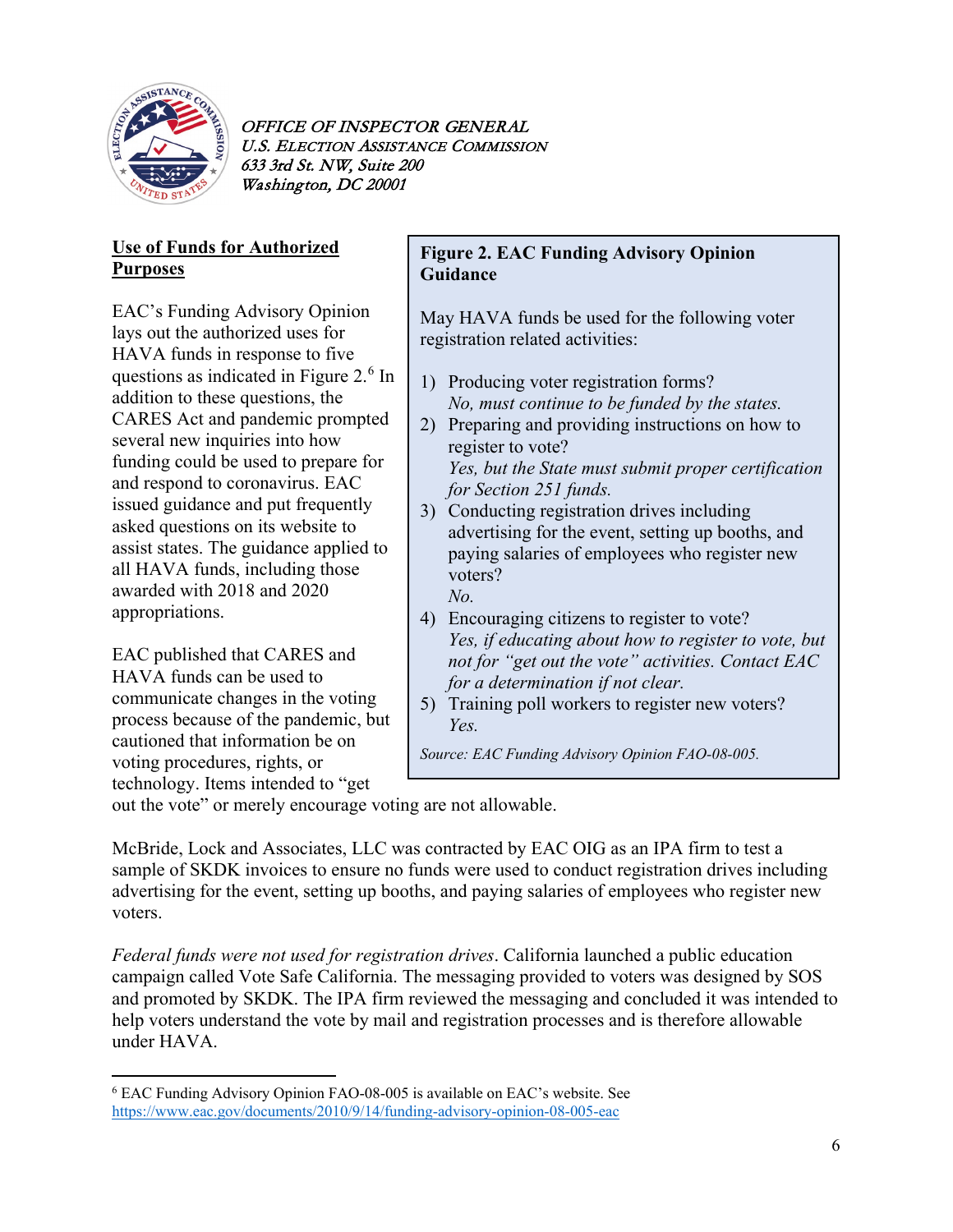

*Messaging did not meet the definition of Get-Out-the-Vote*. The term Get-Out-the-Vote was used in the contract's scope of work and SKDK's proposal. SOS said the term was intended to ensure that tailored messaging could be provided to communities that would not otherwise be reached in general voter assistance campaigns. SKDK hired a consultant with Get-Out-the-Vote experience to help reach these communities. According to EAC guidance and grant management staff, EAC allowed states to use EAC grant funds for messages educating a specific population about safely voting during the pandemic. Similarly, EAC said an advertisement directing the public to California's voting website is allowable because the website has educational information on how to vote safely or procedures for voting. Although, Get-Out-the-Vote was referenced in the contract documents, we found no specific activities or messaging that met the definition of Get-Out-the-Vote. There were some instances where Get-Out-the-Vote was part of a message to vote safely.

The EAC Funding Advisory Opinion and supplemental CARES Act guidance available on EAC's website states educational activities must be specifically related to instructions on registering to vote, new voting procedures, rights, or technology, and cannot just encourage voting or Get-Out-the-Vote activities. SOS said that EAC has not defined or provided guidance on what constitutes Get-Out-the-Vote and there are no definitions in federal statutes, regulations, or case law. As a result, they used a Ballotpedia definition that states Get-Out-the-Vote is "a concerted effort to register voters and increase voter turnout during elections."

According to EAC, the definition of Get-Out-the-Vote in EAC's Funding Advisory Opinion is detailed and well known by state officials. Furthermore, EAC guidance encourages states to contact EAC if they are unclear on whether something constitutes a Get-Out-the-Vote activity. EAC grant management staff said that they received calls from many states asking for guidance, but did not recall any from California. The EAC website includes frequently asked questions and guidance that Get-Out-the-Vote activities are not allowed.

### **Lobbying**

The IPA firm was required to report any instances of potential noncompliance with the federal grant recipient lobbying restrictions uncovered while conducting invoice testing.<sup>[7](#page-6-0)</sup> The firm found no instances of lobbying or attempting to influence the election as it pertains to messaging.

#### **Access to Voter Information**

VoteCal is California's centralized voter registration database. Portions of the database are accessible to the public such as applying to register to vote or update registration, finding a

<span id="page-6-0"></span><sup>7</sup> Lobbying, 2 CFR § 200.450.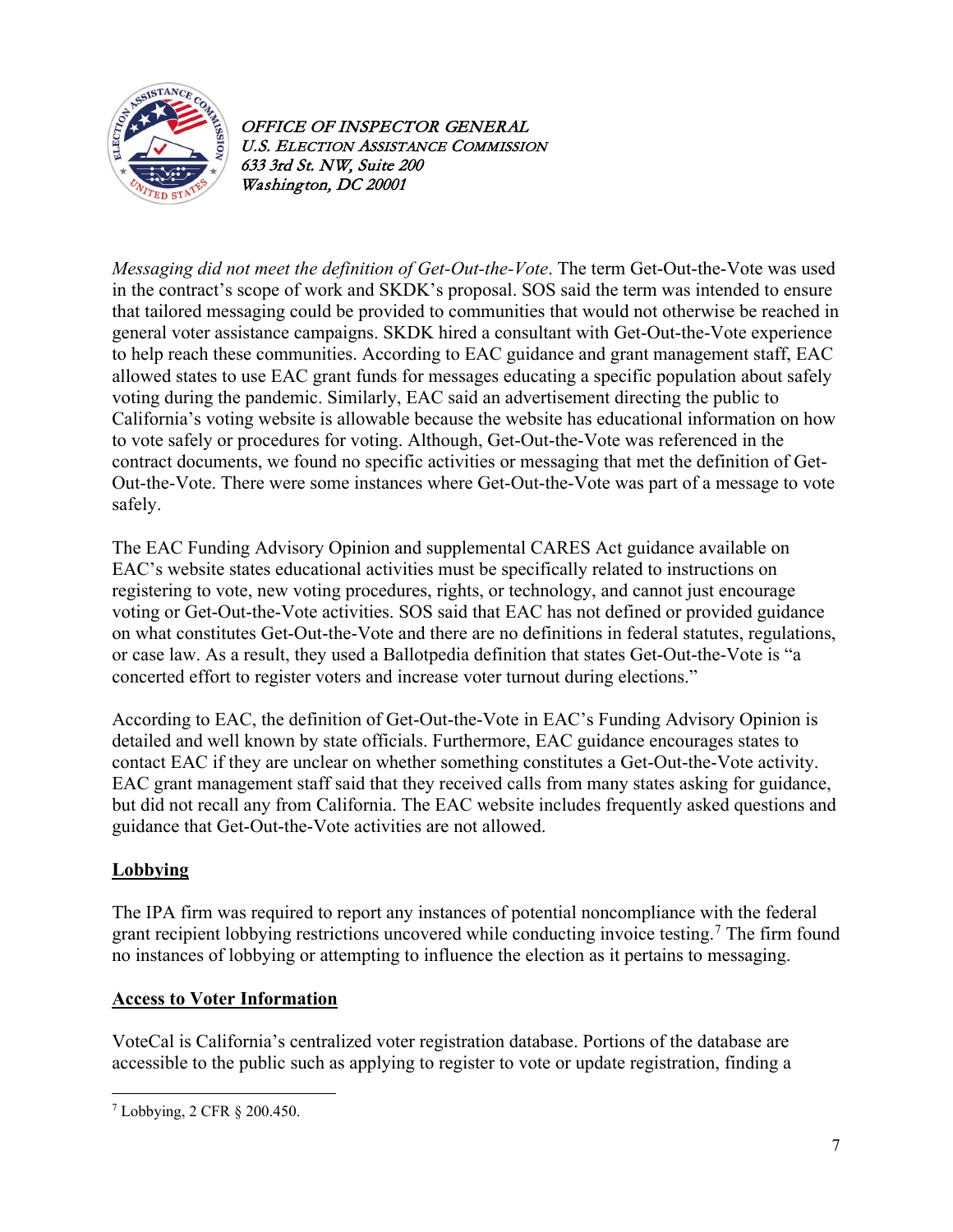

polling place, or seeing if a vote-by-mail was counted and if not, why. SKDK was not provided full access to VoteCal information, but was provided a listing of voters in various categories to receive a Secretary of State message regarding voter registration and voting by mail. The categories were first time vote-by-mail, first time voter, inactive, student/youth, seniors 65 and over, and voters with language assistance needs. SOS stated the purpose for sharing this information was to reach individuals who might otherwise not receive messaging through regular communications.

The California elections voter bill of rights states voter information may be provided to a candidate for office, a ballot measure committee, or other person for election, scholarly, journalistic, political, or governmental purposes, as determined by the Secretary of State. There is no prohibition for the Secretary of State providing the information to contractors. EAC stated that many firms across the country are provided voter registration lists, which is allowable if grant funds are not being used for partisan activity. EAC has no specific guidance on what voter information states can provide to contractors. Each state would follow its own laws and personally identifiable information restrictions.

EAC also noted that many states perform targeted outreach campaigns to ensure groups that don't have access to the internet can be educated. HAVA requires states to have a voter registration system<sup>[8](#page-7-0)</sup> and a voting system that is accessible to people that aren't native English speakers and those with disabilities.<sup>[9](#page-7-1)</sup>

### **Required Reporting**

The CARES Act required additional reporting by states beyond traditional HAVA grant reporting. A full accounting of the state's uses of the grants and how it was used to prevent, prepare for, and respond to coronavirus was required within 20 days of each election in the 2020 federal election cycle in that state. California submitted a progress narrative report to EAC on November 23, 2020, as required. The report outlined general activities funds were used for, the current amount expended, and unliquidated obligations for five category areas.<sup>[10](#page-7-2)</sup>

For the communications category (including activities such as notifying the public of changes in registration, ballot request options, precautions or voting procedures), California reported the current amount expended and unliquidated obligations of \$11.5 million in Federal funds—the largest of the five categories. The state reported \$2.2 million for voting processes and costs, \$3.5

<span id="page-7-0"></span><sup>8</sup> Pub. L. No. 107-252 § 303(codified at 52 U.S.C.A. § 21083)(2002).

<span id="page-7-2"></span><span id="page-7-1"></span><sup>9</sup> Pub. L. No. 107-252 § 301(a)(3-4)(codified at 52 U.S.C.A. § 21081(a)(3)) (2002). <sup>10</sup> The report is available on EAC's website at:

[https://www.eac.gov/sites/default/files/paymentgrants/cares/CA\\_CARES\\_Progress\\_Report\\_GE.pdf](https://www.eac.gov/sites/default/files/paymentgrants/cares/CA_CARES_Progress_Report_GE.pdf)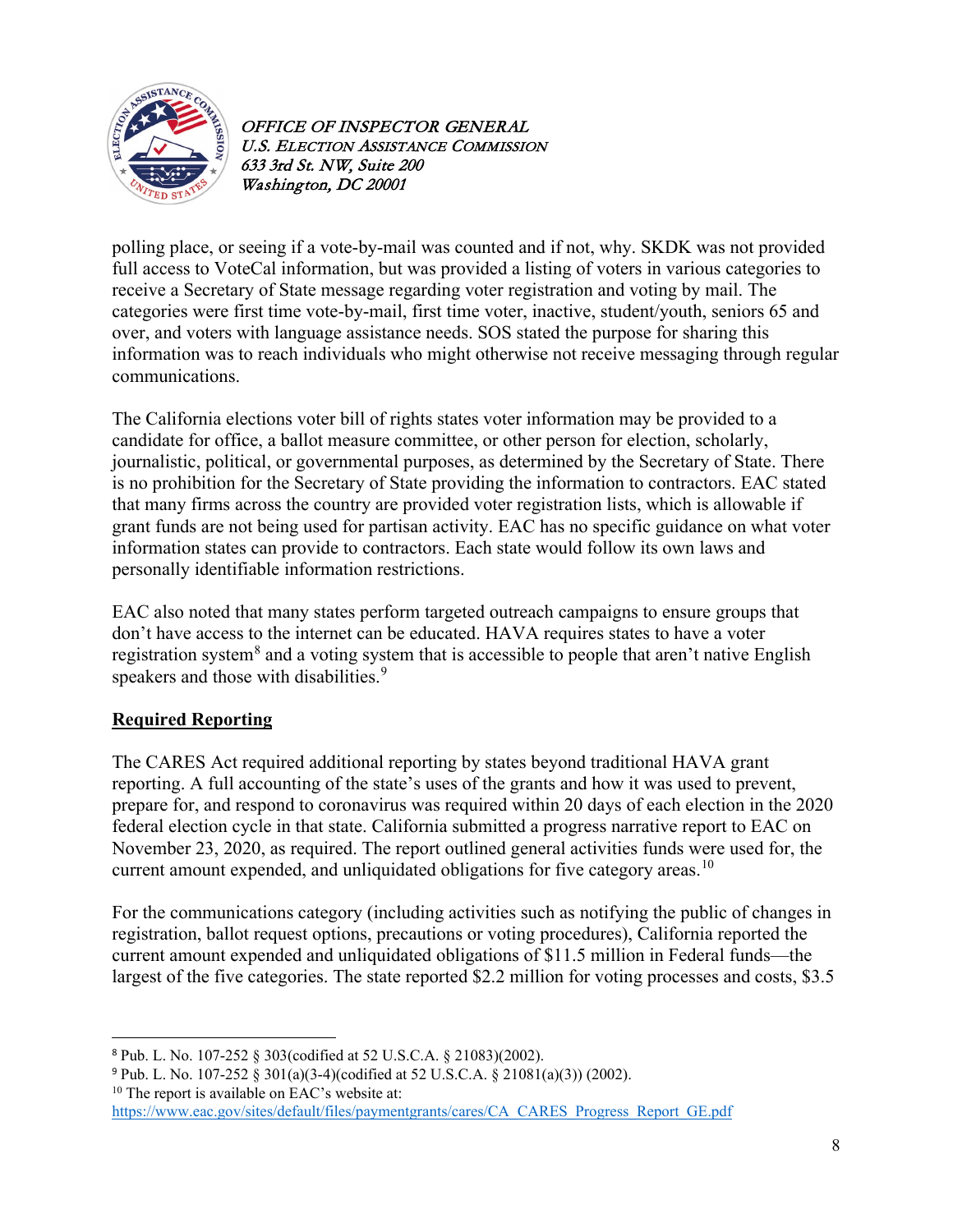

million for additional staff (poll workers and temporary staff), \$289,000 for security and training, and \$7.2 million for supplies such as laptops, IT equipment, cleaning supplies, and masks.

On March 19, 2021, California submitted the required Federal Financial Report for the period ending December 31, 2020 and another progress report.<sup>[11](#page-8-0)</sup> According to EAC's most recent quarterly report to the Pandemic Response Accountability Committee, as of January 7, 2022, California had expended \$31.1 million, or 85 percent, of the CARES funds received. Closeout procedures to return unexpended funds had not started because the State had not yet submitted final reports.<sup>12</sup>

# **Risk Areas for EAC Leadership Attention**

EAC will continue to face challenges as it relies on each State's internal control system with little time to conduct pre-award due diligence. Resource constraints for robust grant management and limitations to reporting exacerbate the challenge of ensuring funds are used as intended.

*Time constraints and reliance on state internal controls.* The requirements for EAC to distribute funds—in this case 30 days after enactment of the legislation—provides EAC with little time for pre-award due diligence. Instead EAC relies on each state's internal controls. In the case of California, the State Auditor's Office had identified CARES funding as high risk for the state to handle appropriately, also noting in 20[13](#page-8-2) that the state had not spent HAVA funds effectively.<sup>13</sup> Nevertheless, EAC funds are distributed based on a formula laid out in the HAVA Act where states are entitled to the full amount of funds if they have a State Plan in place and certify they will spend the funds in compliance with applicable laws and requirements. Under this arrangement, EAC lacks time and mechanisms to encourage state compliance.

*Resource and reporting limitations.* When CARES was enacted in 2020, EAC's grant management team consisted of 1 full time staff with some contract support.<sup>[14](#page-8-3)</sup> They monitor and provide guidance to all states and territories receiving EAC funds. The size of the team and scope of states receiving funds limits EAC's capacity to conduct ongoing grant monitoring throughout the life of the award beyond reviewing the required reports and certifications that

<span id="page-8-0"></span> $11$  The report is available on EAC's website at:

[https://www.eac.gov/sites/default/files/paymentgrants/cares/CARES%20FFR/CA%202020%20CARES%20Financi](https://www.eac.gov/sites/default/files/paymentgrants/cares/CARES%20FFR/CA%202020%20CARES%20Financial%20and%20Progress%20Report.pdf) [al%20and%20Progress%20Report.pdf](https://www.eac.gov/sites/default/files/paymentgrants/cares/CARES%20FFR/CA%202020%20CARES%20Financial%20and%20Progress%20Report.pdf)

<span id="page-8-1"></span> $12$  The report is available on EAC's website at:

[https://www.eac.gov/sites/default/files/paymentgrants/cares/PRAC%20Reports/15011\\_Quarterly\\_Report\\_on\\_CARE](https://www.eac.gov/sites/default/files/paymentgrants/cares/PRAC%20Reports/15011_Quarterly_Report_on_CARES_Funding_January%202022.pdf) [S\\_Funding\\_January%202022.pdf](https://www.eac.gov/sites/default/files/paymentgrants/cares/PRAC%20Reports/15011_Quarterly_Report_on_CARES_Funding_January%202022.pdf)

<span id="page-8-2"></span><sup>&</sup>lt;sup>13</sup> California State Auditor, *CARES is High Risk to the State*, (Report 2020-610), January 2021.

California State Auditor, *Office of the Secretary of State Must Do More to Ensure Funds Provided Under the Federal Help America Vote Act Are Spent Effectively*, (Report 2012-112), August 2013.<br><sup>14</sup> EAC now has 3 full time staff and 2 contractors after elevating its grants management program to a standalone

<span id="page-8-3"></span>office in FY 2021.